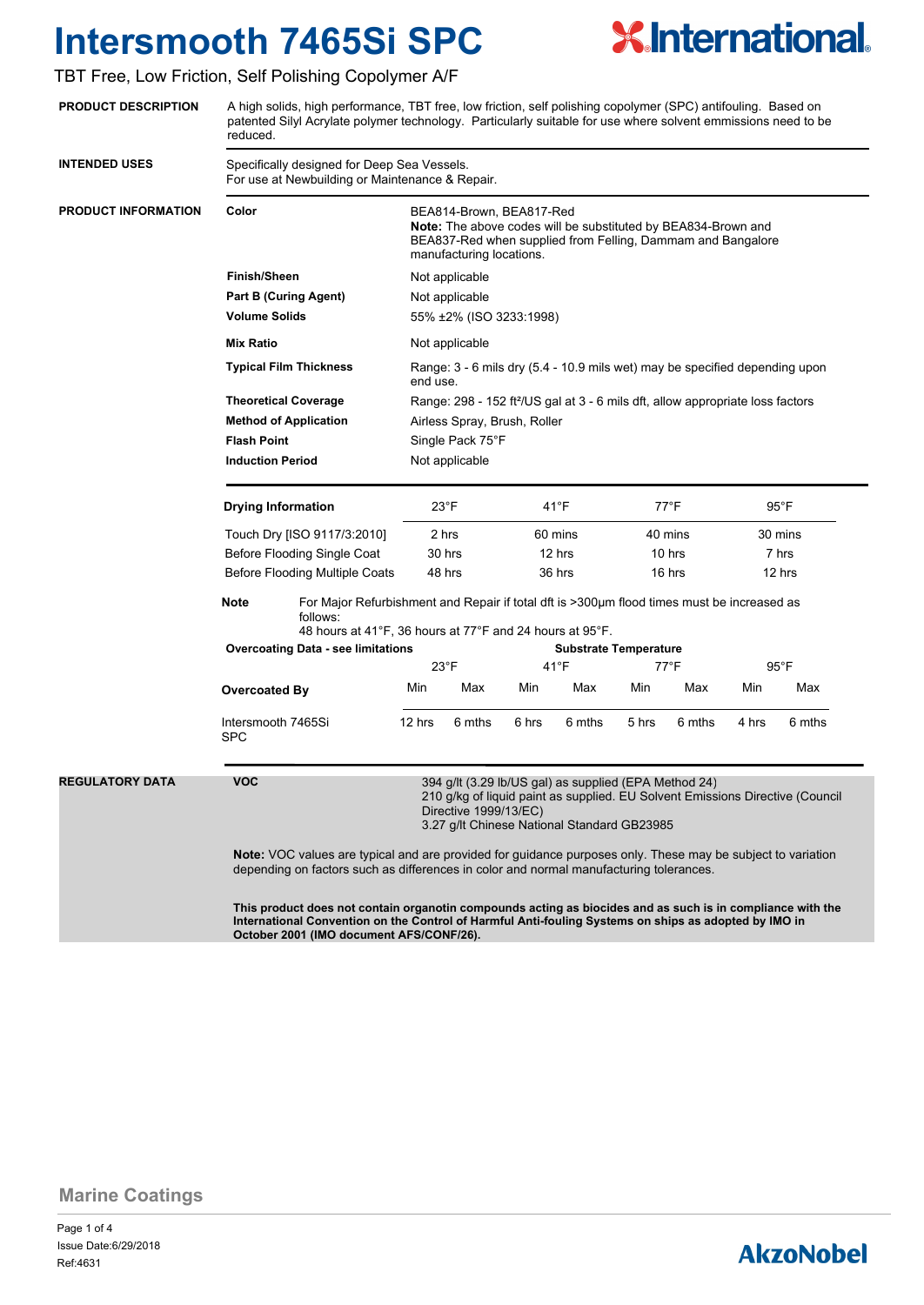

### TBT Free, Low Friction, Self Polishing Copolymer A/F

**CERTIFICATION**

When used as part of an approved scheme, this product has the following certification:

Product recognised by the following classification societies as compliant with the International Convention on the Control of Harmful Anti-fouling Systems on Ships, 2001 (AFS 2001):

- Bureau Veritas
- Det Norske Veritas
- Lloyds Register

Potable Water Certification issued by external bodies is dependent upon formulation and/or manufacturing site. Based on this, products supplied in different territories may not be approved to all of the standards listed above. Consult your International Paint representative for details.

**COMPATIBILITY**

**SYSTEMS AND** Consult your International Paint representative for the system best suited for the surfaces to be protected.

#### **SURFACE PREPARATIONS**

Use in accordance with the standard Worldwide Marine Specifications.

All surfaces to be coated should be clean, dry and free from contamination. High pressure fresh water wash or fresh water wash, as appropriate, and remove all oil or grease, soluble contaminants and other foreign matter in accordance with SSPC-SP1 solvent cleaning.

#### **NEWBUILDING**

Intersmooth 7465Si SPC should always be applied over a recommended primer coating scheme. The primer surface should be dry and free from all contamination, and Intersmooth 7465Si SPC must be applied within the overcoating intervals specified (consult the relevant product data sheet).

Areas of breakdown, damage etc. should be prepared to the specified standard (eg. Sa2½ (ISO 8501-1:2007)) and primed prior to the application of Intersmooth 7465Si SPC.

#### **MAJOR REFURBISHMENT**

Intersmooth 7465Si SPC should always be applied over a recommended primer coating scheme. The primer surface should be dry and free from all contamination, and Intersmooth 7465Si SPC must be applied within the overcoating intervals specified (consult the relevant product data sheet).

Areas of breakdown, damage etc. should be prepared to the specified standard (eg. SSPC-SP10) and primed prior to the application of Intersmooth 7465Si SPC.

#### **REPAIR**

Application of Intersmooth 7465Si SPC over self:

Clean the entire area with close high pressure fresh water washing using a fan-jet lance held close to the surface (3,000 p.s.i., 211 kg/cm²) as soon as the vessel enters dock and before it dries out. Consult the recommended anticorrosive primer system and apply Intersmooth 7465Si SPC within the overcoatng interval specified for the primer (consult the relevant primer data sheets).

Application of Intersmooth 7465Si SPC over International Paint TBT-Free, International Paint Intersmooth SPC or competitors antifoulings:

Consult your International Paint representative for specific recommendations.

**Marine Coatings**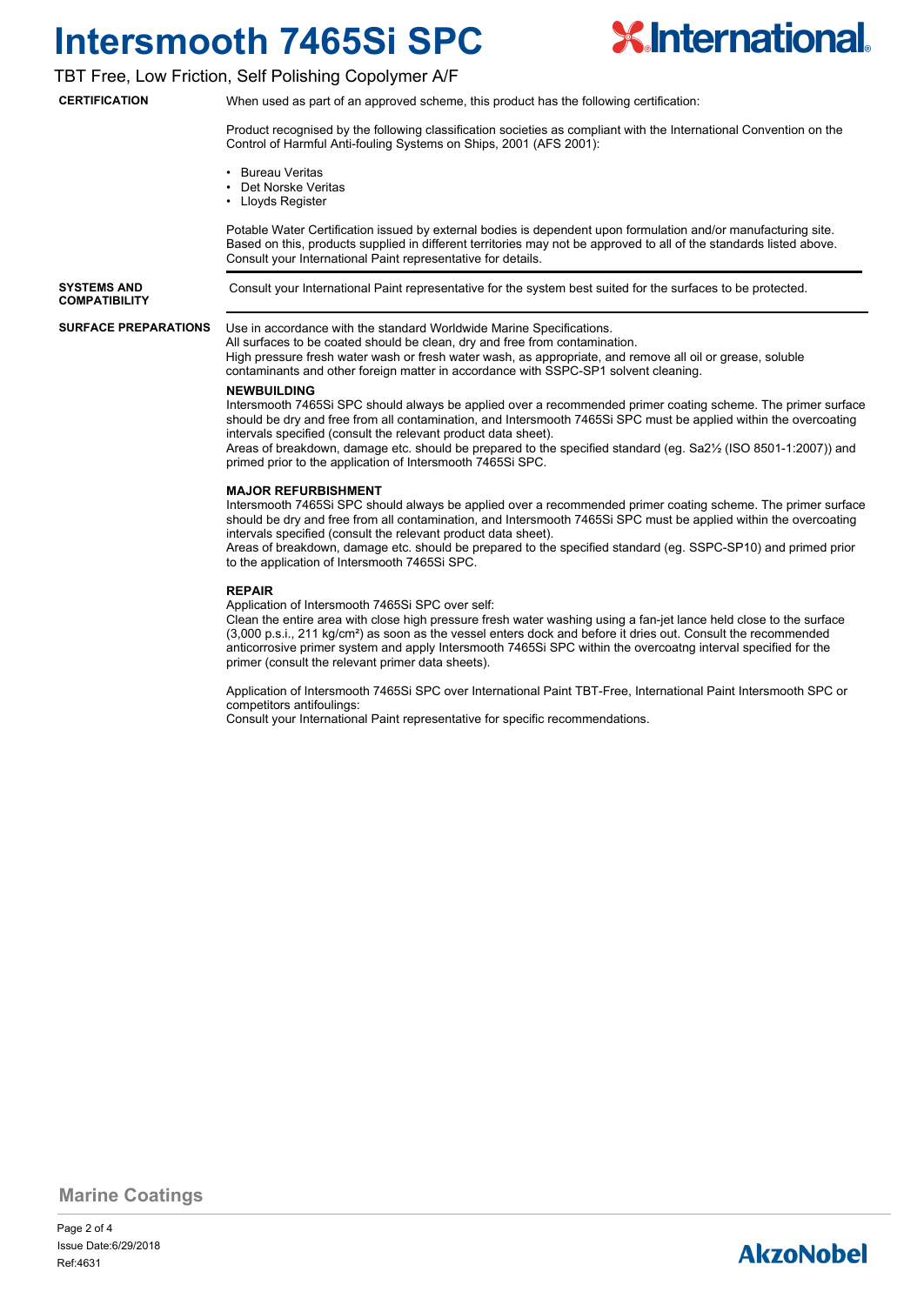

## TBT Free, Low Friction, Self Polishing Copolymer A/F

| <b>APPLICATION</b>                |                                                                                                                                                                                                                                                                                                                                                                                                                                                                                                                                                                                                                                                                                                                                                                                                                                                                                                                                                                                                                                                                                                                                                                                                                                                                       |
|-----------------------------------|-----------------------------------------------------------------------------------------------------------------------------------------------------------------------------------------------------------------------------------------------------------------------------------------------------------------------------------------------------------------------------------------------------------------------------------------------------------------------------------------------------------------------------------------------------------------------------------------------------------------------------------------------------------------------------------------------------------------------------------------------------------------------------------------------------------------------------------------------------------------------------------------------------------------------------------------------------------------------------------------------------------------------------------------------------------------------------------------------------------------------------------------------------------------------------------------------------------------------------------------------------------------------|
| Mixing                            | This material is a one pack coating and should always be mixed thoroughly with a power agitator before<br>application.                                                                                                                                                                                                                                                                                                                                                                                                                                                                                                                                                                                                                                                                                                                                                                                                                                                                                                                                                                                                                                                                                                                                                |
| <b>Thinner</b>                    | International GTA007. Thinning is not normally required. Consult the local representative for advice during<br>application in extreme conditions. Do not thin more than allowed by local environmental legislation.                                                                                                                                                                                                                                                                                                                                                                                                                                                                                                                                                                                                                                                                                                                                                                                                                                                                                                                                                                                                                                                   |
| <b>Airless Spray</b>              | Recommended<br>Tip Range 21-31 thou (0.54-0.8 mm)<br>Total output fluid pressure at spray tip not less than 2700 psi (190 kg/cm <sup>2</sup> )                                                                                                                                                                                                                                                                                                                                                                                                                                                                                                                                                                                                                                                                                                                                                                                                                                                                                                                                                                                                                                                                                                                        |
| <b>Conventional Spray</b>         | Application by conventional spray is not recommended.                                                                                                                                                                                                                                                                                                                                                                                                                                                                                                                                                                                                                                                                                                                                                                                                                                                                                                                                                                                                                                                                                                                                                                                                                 |
| Brush                             | Application by brush is recommended for small areas only. Multiple coats may be required to achieve specified film<br>thickness.                                                                                                                                                                                                                                                                                                                                                                                                                                                                                                                                                                                                                                                                                                                                                                                                                                                                                                                                                                                                                                                                                                                                      |
| Roller                            | Application by roller is recommended for small areas only. Multiple coats may be required to achieve specified film<br>thickness.                                                                                                                                                                                                                                                                                                                                                                                                                                                                                                                                                                                                                                                                                                                                                                                                                                                                                                                                                                                                                                                                                                                                     |
| Cleaner                           | International GTA007                                                                                                                                                                                                                                                                                                                                                                                                                                                                                                                                                                                                                                                                                                                                                                                                                                                                                                                                                                                                                                                                                                                                                                                                                                                  |
| <b>Work Stoppages and Cleanup</b> | Thoroughly flush all equipment with GTA007. All unused material should be stored in tightly closed containers.<br>Partially filled containers may show a viscosity increase of the material after storage. Material should be filtered<br>prior to use.                                                                                                                                                                                                                                                                                                                                                                                                                                                                                                                                                                                                                                                                                                                                                                                                                                                                                                                                                                                                               |
| Welding                           | In the event welding or flame cutting is performed on metal coated with this product, dust and fumes will be<br>emitted which will require the use of appropriate personal protective equipment and adequate local exhaust<br>ventilation.                                                                                                                                                                                                                                                                                                                                                                                                                                                                                                                                                                                                                                                                                                                                                                                                                                                                                                                                                                                                                            |
| <b>SAFETY</b>                     | All work involving the application and use of this product should be performed in compliance with all<br>relevant national Health, Safety & Environmental standards and regulations.<br>Prior to use, obtain, consult and follow the Material Safety Data Sheet for this product concerning health<br>and safety information. Read and follow all precautionary notices on the Material Safety Data Sheet and<br>container labels. If you do not fully understand these warnings and instructions or if you can not strictly<br>comply with them, do not use this product. Proper ventilation and protective measures must be provided<br>during application and drying to keep solvent vapor concentrations within safe limits and to protect against<br>toxic or oxygen deficient hazards. Take precautions to avoid skin and eye contact (ie. gloves, goggles, face<br>masks, barrier creams etc.) Actual safety measures are dependant on application methods and work<br>environment.<br><b>EMERGENCY CONTACT NUMBERS:</b><br>USA/Canada - Medical Advisory Number 1-800-854-6813<br>Europe - Contact (44) 191 4696111. For advice to Doctors & Hospitals only contact (44) 207 6359191<br>China - Contact (86) 532 83889090<br>R.O.W. - Contact Regional Office |

**Marine Coatings**